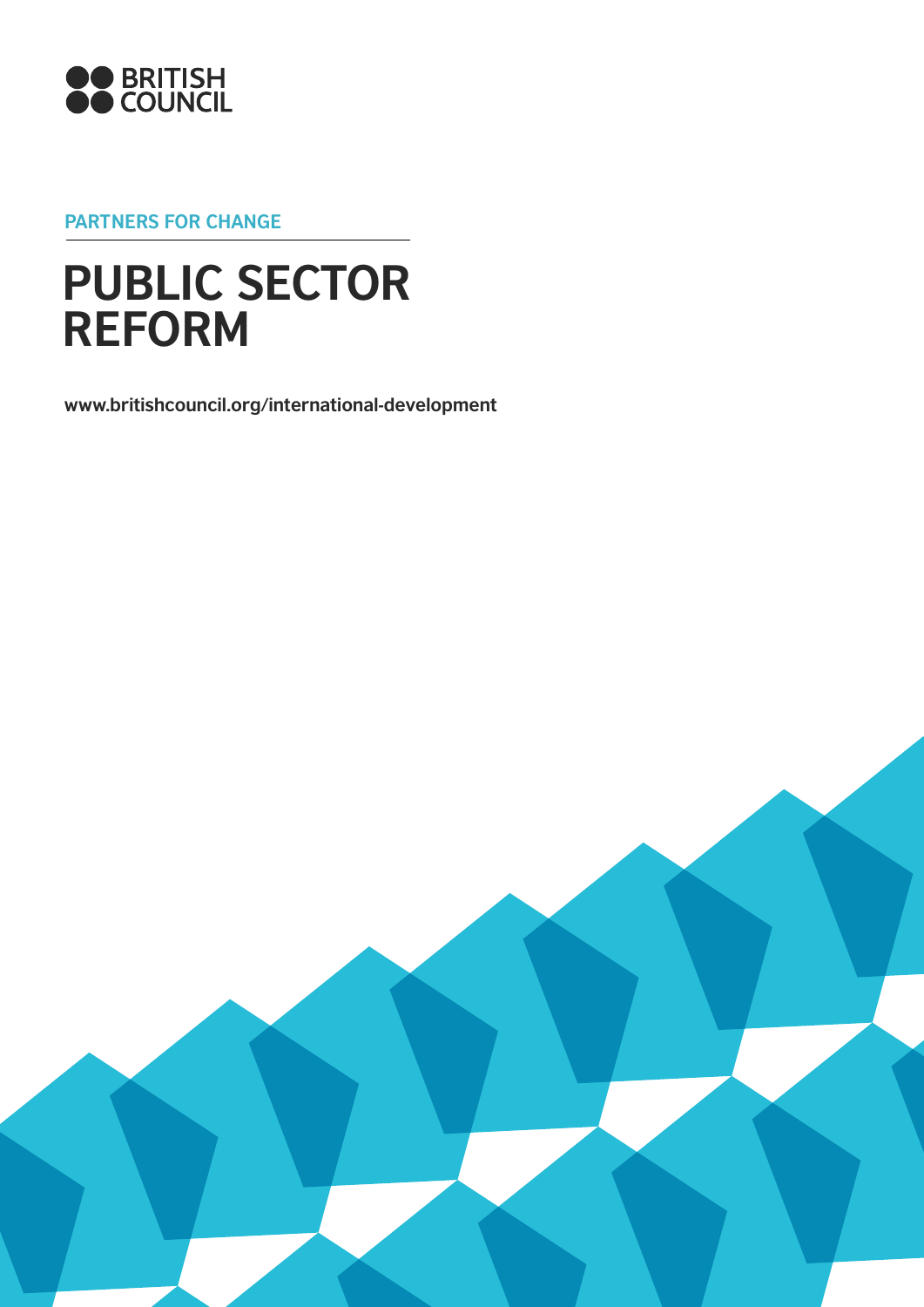# **Partners for change**

The British Council helps societies achieve change by working collaboratively with governments, donors and civil society to deliver value for money solutions that are both effective and sustainable. We support public sector reform that encourages open government and close relations with citizens, building trust and accountability in a shared mission to create more inclusive, open and prosperous societies.

### **Our work**

#### **Reforming the role of the state**

We help states and their governments tackle contemporary challenges within their strategy, direction and resourcing. We encourage transparency and high standards in public services, and promote access to justice, security and citizen engagement.

#### **Supporting governments and institutions**

We help governments be more effective by supporting the development of policy in key areas, such as education, health and public administration. We help align strategies and services to international standards.

#### **Strengthening accountability mechanisms**

We strengthen accountability through participative methodologies, such as citizen scorecards, participatory budgets and citizen charters, which help to build trust, strengthen citizen voice and increase accountability.

#### **Developing civil services**

We help strengthen and improve areas of policy, strategic planning, leadership training and human resources management, including systems for pay, recruitment and career development.

## **Our approach**

#### **Working collaboratively**

We can only embed change by working with networks and partners on the ground. We work with a range of formal and informal partners in government and civil society to build capacity that is locally owned and sustainable.

#### **Combining local knowledge and global expertise**

We have a strong record of designing and implementing public sector reform programmes globally. By listening to our partners and approaching issues from both local and international perspectives, we build lasting solutions based on unrivalled local knowledge and global expertise.

#### **Drawing on unique experience**

Through our diverse areas of work, we have built trust and long-term relationships with key policy makers, stakeholders and professionals worldwide. We have gained a unique track record, which we draw upon as we work towards lasting change across the globe.



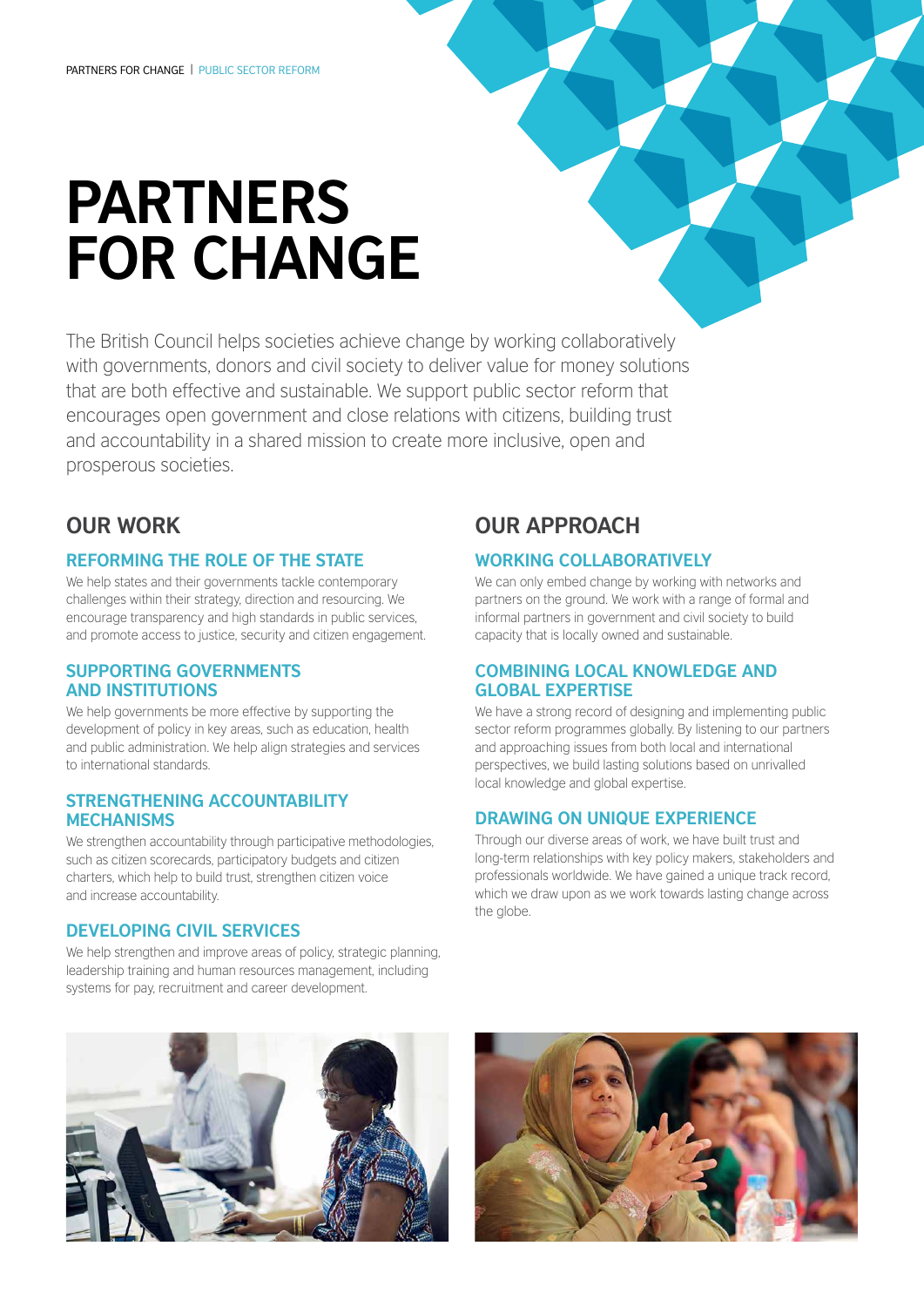

### **OUR TRACK RECORD**

# **European Integration Scholarships – 'Speak European'**

**Country:** Serbia **client:** European Union **Value:** €2.49 million **Lifecycle:** 2010–12

Through the European Integration Scholarships project, we helped strengthen the Serbian government's capacity to prepare for the country's accession to the European Union. Working with the European Institute of Public Administration (EIPA) and the College of Europe (CoE), we provided training courses and internships to support the professional development of public administration workers and to help

key 'community multipliers' raise public awareness of the accession process.

#### **Civil service training and internships**

Over 180 public administration workers undertook targeted training programmes on European legislation and the integration process at the EIPA and CoE, while 29 carried out three-month internships in countries across the European Union, including Belgium, Ireland, Italy, the Netherlands and the UK.

#### *'After this training I feel like a modern civil servant.'*

*Programme participant, Ministry of Environment, Serbia*

#### **Enabling 'community multipliers'**

A total of 54 professionals from key academic and cultural institutions, the media, civil society and businesses received training to enable them to raise public awareness on issues relating to European Union accession and the effects it will have on society.

#### **Formal recognition for internships**

The Serbian European Integration Office was supported in accelerating the process to recognise internships as an integral part of development and to build them into the official human resources development

## **Strategy in government.** 'An outstanding experience... it was like I lived the strategy in government. career of a European civil servant.'

Internship participant, City of Valjevo, Serbia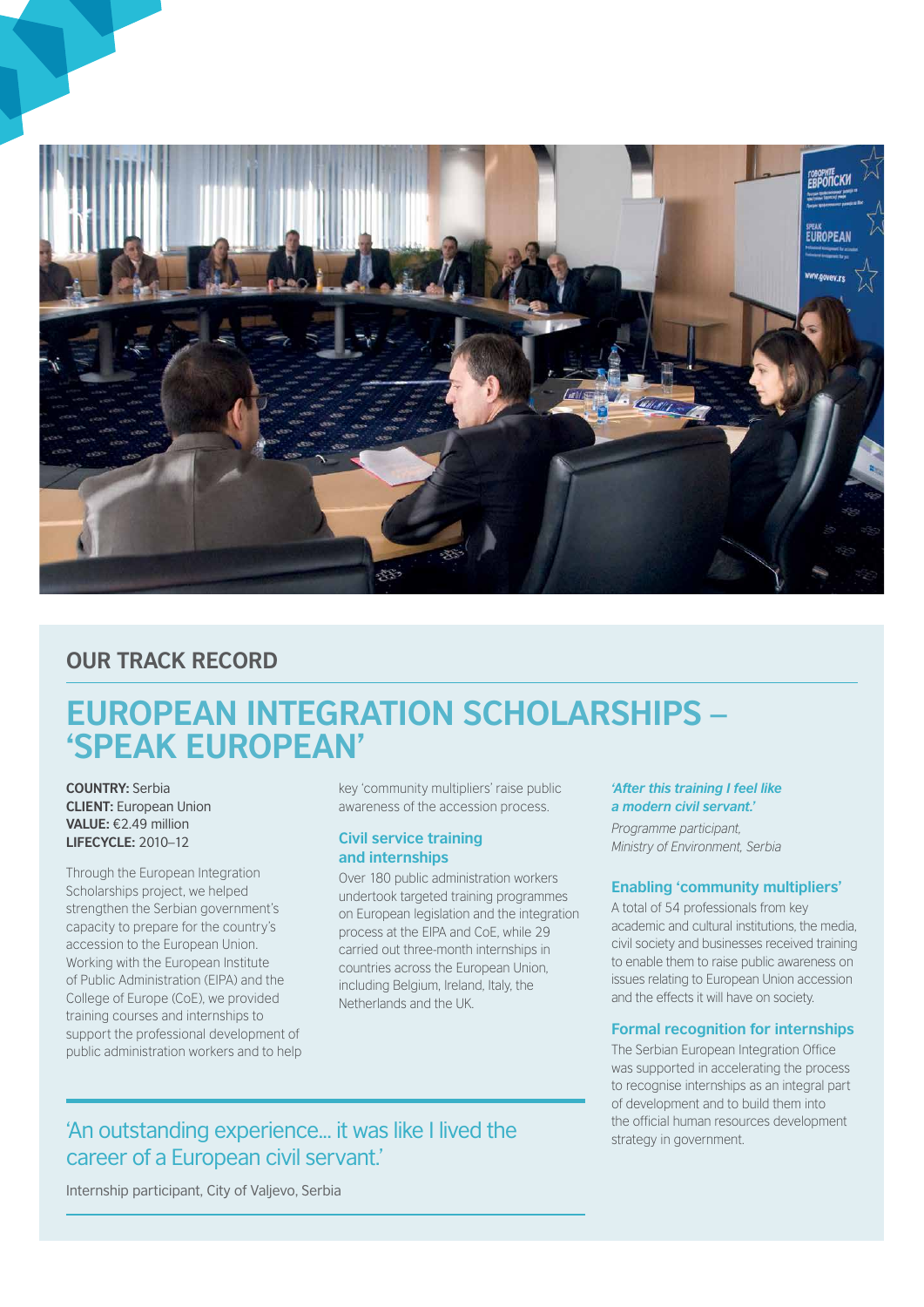### **OUR TRACK RECORD**

# **Partnership for African Social and Governance Research**

**CountRies:** Africa-wide **Client:** DFID **Value:** £8.5 million **Lifecycle:** 2009–14

Through the Partnership for African Social and Governance Research our project team helps to increase the capacity of African universities and researchers to conduct research that directly contributes to social and public policy in Africa. We supported the establishment of an independent African organisation to deliver the initiative, which focuses on three areas.

#### **Research**

African researchers are being supported to conduct critical, policy-relevant research in areas such as social protection, gender and service delivery. Nine research teams in six countries have received research

grants of USD60,000 to research non-state social protection. A further six national teams have been supported to conduct research into effective public service delivery, resulting in journal publications.

#### **Higher education**

Sixteen universities across nine African countries are working in formal partnership to establish a master's degree relating to public policy. A possible doctoral-level programme focused on social-science research for public policy is being appraised.

#### **Policy, outreach and training**

The programme is supporting the wider African research community through outreach and training, and is helping researchers to generate demand for policy relevant research. Over 80 researchers

from 21 countries have already completed an innovative professional development course in multi-methods research developed by the programme.

'The transition process from project to independent organisation happened two years ahead of schedule, thanks to the involvement of the British Council'

DFID Annual Review

# **Public Sector Capacity Building Phase II**

**Country:** Croatia **Client:** Royal Danish Ministry of Foreign Affairs **Value:** €763,000 **Lifecycle:** 2008–11

'Such well-targeted assistance leading to significant development, movement and change in a short period of time is very rare.'

Ivan Suker, Former Minister of Finance, Croatia

Through the Public Sector Capacity Building Phase II project, we helped facilitate Croatia's accession to the European Union by supporting the

modernisation and realignment of the country's public administration to meet European Union requirements. Using an integrated, sector-wide approach, we worked with several ministries to deliver sustainable change through capacity building, training and organisational development.

#### **Improved financial management**

A common methodology for strategic financial planning was developed. A training scheme was established to enable line ministry staff to produce strategic plans, and workshops and courses were delivered to strategic planning workgroups. An institutional framework was also created to ensure the training scheme is sustained and developed in the future.

#### **Training in financial management and control**

A comprehensive financial management and control training curriculum was developed

and training was delivered to 247 public administration workers, 48 of whom are now qualified to deliver the curriculum as trainers, with oversight from the Central Finance and Contracting Agency.

#### **Public administration reform**

The Ministry of Public Administration was assisted in finalising preparations for the implementation of the new General Administrative Procedures Act through the alignment of administrative procedures with European Union standards and the simplification of administrative proceedings.

#### **Human resources development**

A Civil Service Human Resource Development Strategy was established, and pilot ministries were assisted in implementing an action plan. Seminars and courses on change management, recruitment, strategic planning and organisational development were delivered to ministry staff.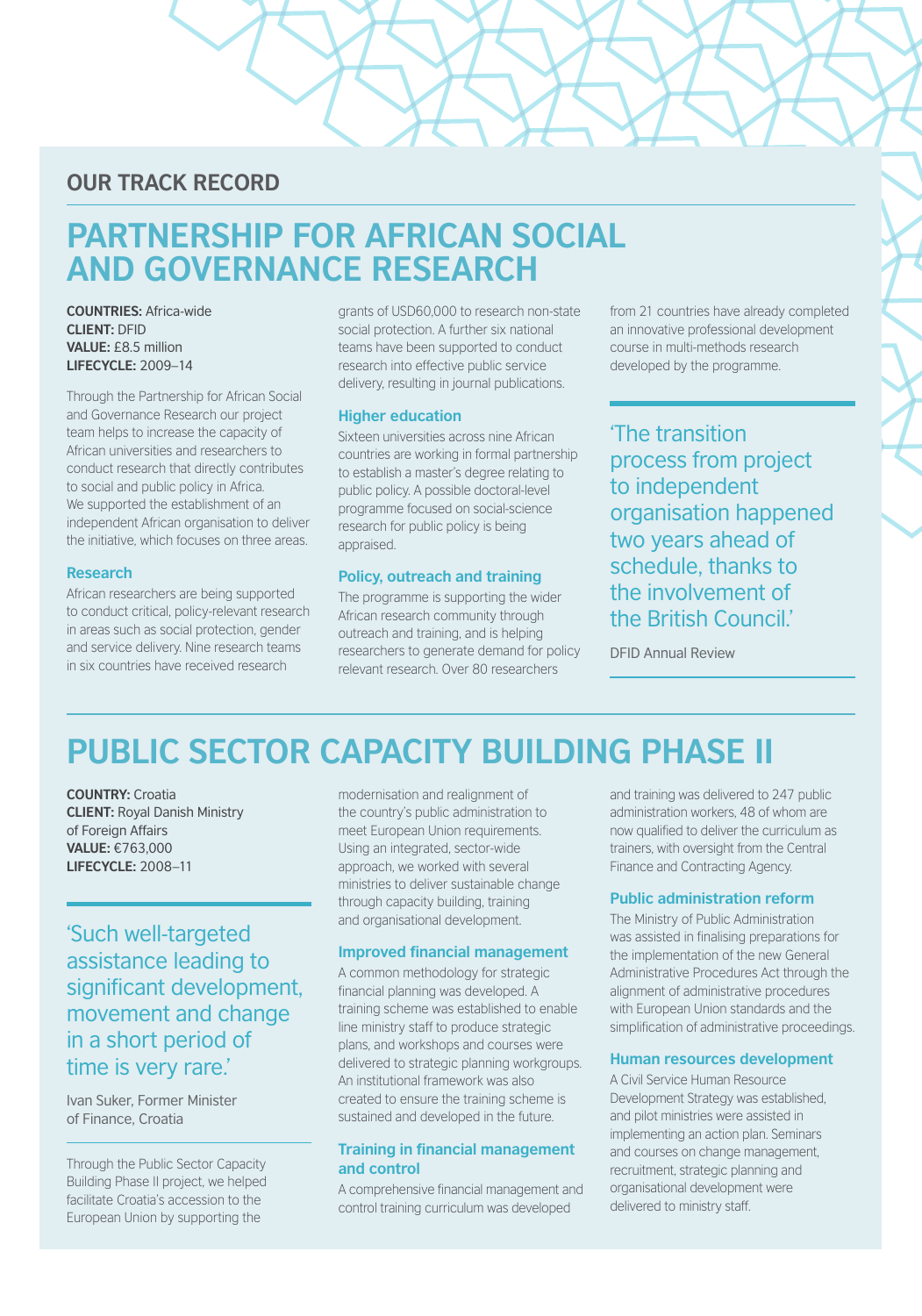### **OUR TRACK RECORD**

# **Managing at the Top II**

**Country:** Bangladesh **Client:** DFID **Value:** £8.2 million **Lifecycle:** 2007–13

As part of the Managing at the Top II programme, we supported the establishment of a competent and reformminded civil service in Bangladesh, capable of developing and delivering pro-poor and inclusive services. Working with the Ministry of Public Administration and the Bangladesh Public Administration Training Centre, we focused on strengthening the knowledge and capacity of civil servants through the creation and implementation of a sustainable training programme.

#### **Experiential Learning**

A new training curriculum was developed for civil servants, based on an Experiential Learning approach and focusing on performance improvement. Over 1,750 senior civil servants, 15 per cent of whom were women, undertook an eight-week training programme, followed by a sixmonth team project focusing on poverty reduction. Key elements of the new approach were also integrated into existing specialised management courses.

#### **Influencing pro-poor reform**

Over 150 team projects, focusing on pro-poor reform, were implemented by training participants in the areas of health, education, the environment and human resources. Many of these projects have

'I have seen a change in the way in which officers engage. They think in a different way… valuing the demand side and mixing with people and understanding citizen needs.'

Abdul Azis, Cabinet Secretary, Government of Bangladesh

been replicated and are now informing national strategies, leading to overall innovation in the civil service.

*'The programme has created a strong and firm impact… creating a pool of secretaries and other senior civil servants that no other staff development programme has achieved.'*

*Iqbal Mahmood, Secretary, Ministry of Public Administration*



#### **The development of trainers**

Over 50 staff at the Bangladesh Public Administration Training Centre – the main civil service college in Bangladesh – were introduced to Experiential Learning techniques, leading to the establishment of a pool of skilled trainers capable of delivering the training programme in the future. An institutional strategy was also developed and implemented at the college.

#### **Appraisal and career tracking**

An open appraisal system was developed and piloted at the Ministry of Public Administration and is now being rolled out across the whole civil service. A modern management information system was introduced to track the career development of civil servants, focusing on skills, qualifications and performance.

#### **China**

#### Through the **European Union China Social Security Reform Co-operation**

**Project** we provided access to international expertise on social security policy development, particularly in relation to old age pensions and health and employment insurance. The project prepared a framework for the replication of best practices and delivered training for future trainers. (European Union, €10.1 million, 2006–11)

#### **Kosovo**

#### Through the **European Union Scholarships Scheme** we are

supporting the government of Kosovo to build a professional Civil Service as the country moves towards European Union integration. This includes a scholarship scheme for graduate students and existing civil servants and finding employment for successful scholars within Kosovo's public administration. (European Union, €2.5 million, 2011–15)

#### **Pakistan**

Through the **Improving Parliamentary Performance in Pakistan programme we** are fostering democratisation and building the capacity of elected representatives and institutions throughout the country. We are working with a wide variety of individuals and organisations as both key partners and beneficiaries to improve three strands of Pakistan's parliamentary functions: lawmaking, supervision and representation. (European Union, €4.75 million, 2012–14)